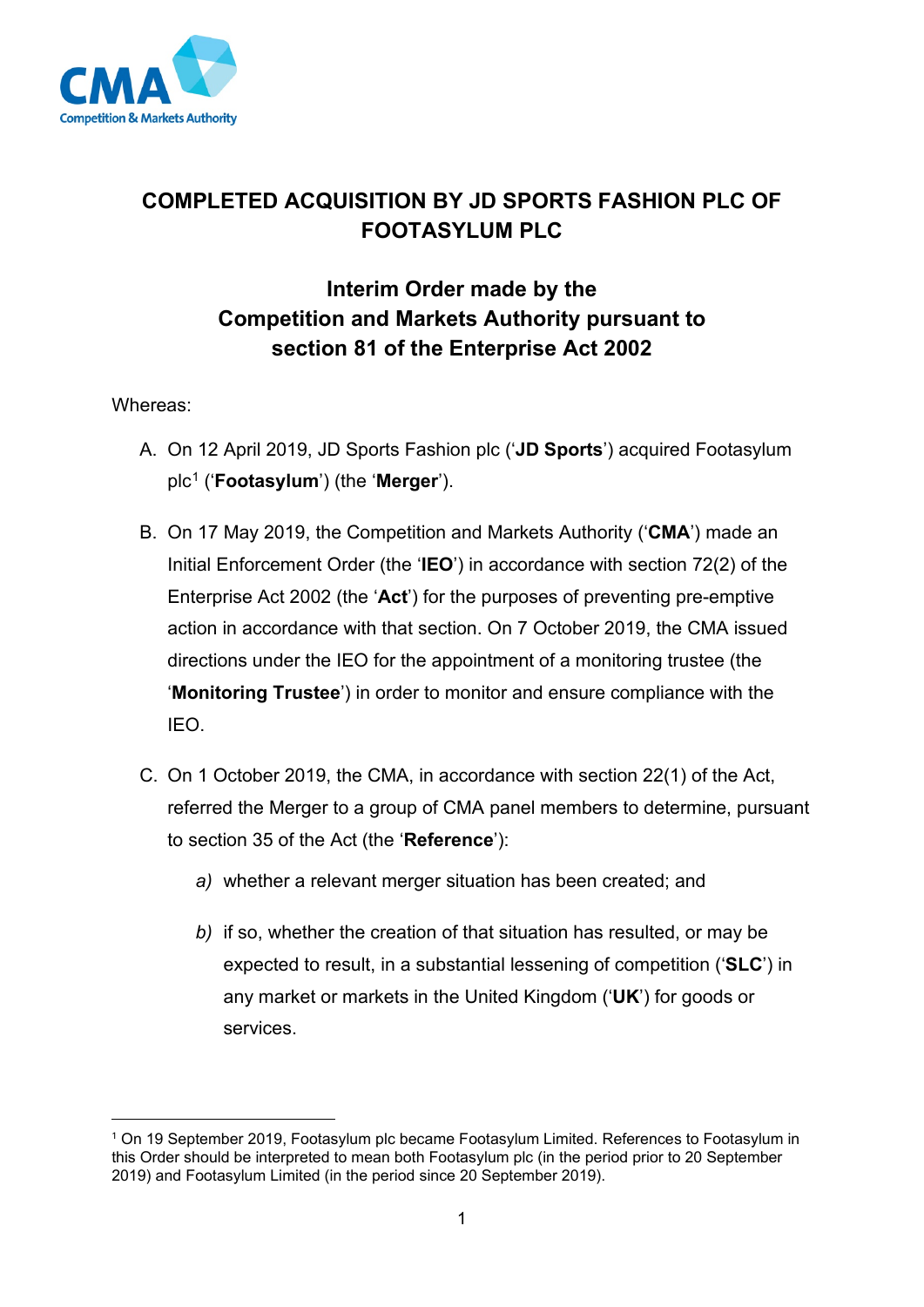- D. On 26 November 2019, the CMA imposed an interim order (the '**IO**') for the purpose of preventing pre-emptive action in accordance with section 81 of the Act. The IEO consequently ceased to be in force under section 72(6) of the Act. The appointment and work of the Monitoring Trustee under the IEO was extended under the IO to monitor and ensure compliance with the IO.
- E. On 6 May 2020, the CMA published a final report pursuant to section 38 of the Act (the '**Report**') which concluded that:
	- *(a)* the Merger has created a relevant merger situation;
	- *(b)* the creation of that situation has resulted in, or may be expected to result, in SLCs in relation to the supply of sports-inspired casual footwear and apparel both in-store and online in the UK; and
	- *(c)* the CMA should take action to remedy the SLCs found and any adverse effects resulting from them.
- F. In the Report, the CMA, having regard to its findings, required the divestiture of the Footasylum business (the '**Remedy**').
- G. On 17 June 2020, JD Sports made an application to the Competition Appeal Tribunal (the '**Tribunal**') pursuant to section 120 of the Act for a review of the CMA's decision in the Report.
- H. On 13 July 2020, the CMA accepted final undertakings from each of JD Sports, Footasylum and Pentland[2](#page-1-0) (the '**Final Undertakings**') pursuant to section 82 of the Act to give effect to the Remedy. Pursuant to section 82 of the Act, the IO ceased to be in force on the date of acceptance by the CMA of the Final Undertakings.
- I. On 13 November 2020, the Tribunal handed down its judgment setting out its conclusion on each of the grounds of review (the '**Judgment**'). In the Judgment, the Tribunal quashed the Report in so far as its conclusions were

<span id="page-1-0"></span> $2$  [ $\ge$ ]. On 11 December 2019, Pentland sold a 2.47% stake in JD Sports and, as a result, Pentland now owns 55.0% of JD Sports. On 1 December 2020, Pentland Group Limited, a company registered in Jersey, changed its name to Pentland Group Holdings Limited. References to Pentland means Pentland Group plc prior to 21 November 2019 and both PGL1 and PGL2 from 21 November 2019 onwards.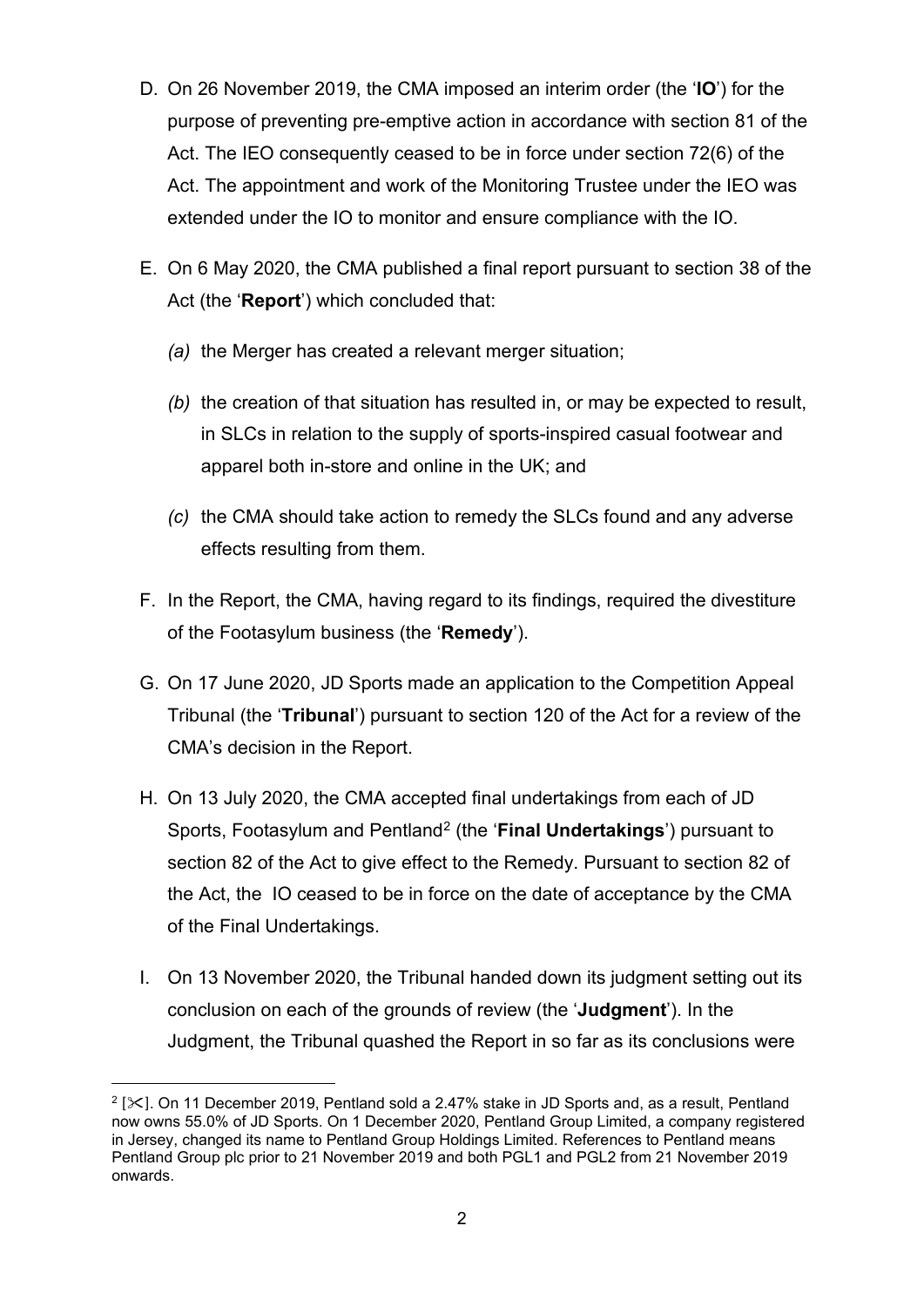based on the CMA's assessment of the likely effects of the COVID-19 pandemic on: (i) the relevant markets, (ii) the Merger parties and/or the merged entity, and (iii) on the competitive constraints likely to apply to the Merger parties and/or the merged entity. The Tribunal remitted the case to the CMA for reconsideration in the light of the Judgment.

- J. The CMA's subsequent applications for permission to appeal the Judgment were rejected by the Tribunal on 17 December 2020 and by the Court of Appeal on 3 March 2021.
- K. The CMA will now conduct its remittal inquiry to reconsider, in light of the Judgment, whether the Merger has resulted, or may be expected to result, in an SLC, and if so, what action should be taken to remedy, mitigate or prevent the SLC or any adverse effect resulting from the SLC (the '**Remittal**').
- L. On 19 May 2021, following the Judgment the CMA released JD Sports, Footasylum and Pentland from the Final Undertakings, including their obligation to give effect to the Remedy, pursuant to section 82(2)(c)of the Act.
- M. The CMA wishes to ensure that no action is taken pending final determination of the Reference following the Remittal which might prejudice the Reference or impede the taking of any action by the CMA under Part 3 of the Act which might be justified by the CMA's decisions on the Reference.

Now, for the purpose of preventing pre-emptive action in accordance with section 81 of the Act, the CMA makes the following order ('**Order**') addressed to each of (i) JD Sports; (ii) Footasylum; and (iii) Pentland Group Holdings Limited ('**PGL1**') and Pentland Group Limited ('**PGL2**') (PGL1 and PGL2 together, '**Pentland**').

### **Commencement, application and scope**

- 1. This Order commences on the Commencement Date.
- 2. This Order applies to JD Sports, Footasylum and Pentland.
- 3. Notwithstanding any other provision of this Order, no act or omission shall constitute a breach of this Order, and nothing in this Order shall oblige JD Sports, Footasylum or Pentland to reverse any act or omission, in each case to the extent that it occurred, or was completed, prior to the Commencement Date.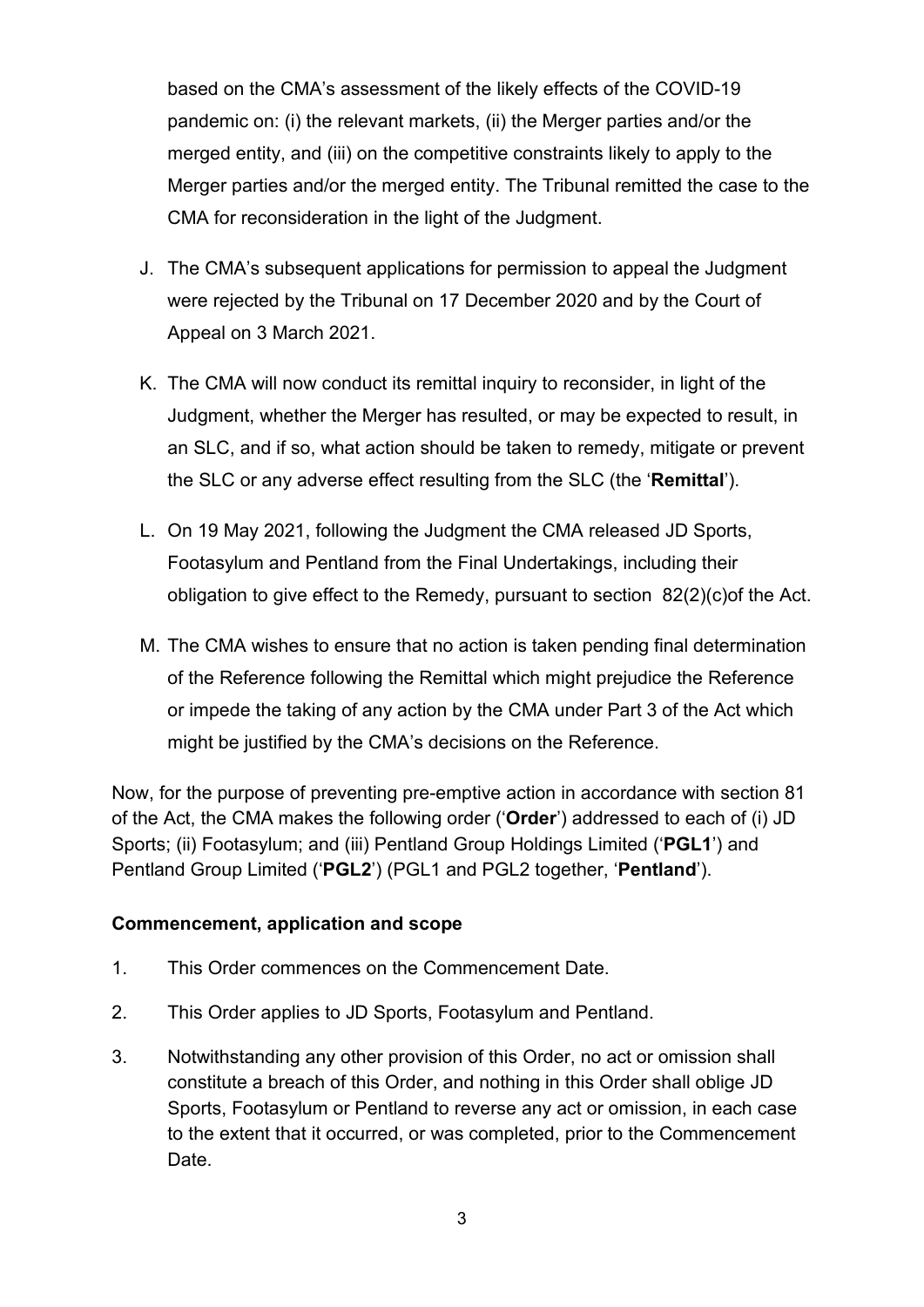4. The directions, derogations and consents issued in relation to, or pursuant to, the IEO, the IO and the Final Undertakings, which are set out in Schedule 1 to this Order shall continue in force and apply to this Order until final determination of the Reference unless amended, cancelled or revoked by the CMA.

## **Management of the JD Sports business and Footasylum business until determination of the proceedings**

- 5. Except with the prior written consent of the CMA (which, for the avoidance of doubt, includes the list of derogations and consents set out in Schedule 1 to this Order that shall be treated as exceptions to the general obligations set out in paragraph 5 during the Specified Period, unless amended or revoked by the CMA at any time), JD Sports and Footasylum shall not, during the Specified Period, take any action which might prejudice the Reference or impede the taking of any action under the Act by the CMA which may be justified by the CMA's decisions on the Reference, including any action which might:
	- *(a)* lead to the integration of the JD Sports business with the Footasylum business;
	- *(b)* transfer the ownership or control of the JD Sports business or the Footasylum business or any of their subsidiaries; or
	- *(c)* otherwise impair the ability of the JD Sports business or the Footasylum business to compete independently in any of the markets affected by the Merger.
- 6. Further and without prejudice to the generality of paragraph 5 and subject to paragraph 3, JD Sports and Footasylum shall at all times during the Specified Period procure that, except with the prior written consent of the CMA:
	- *(a)* the Footasylum business is carried on separately from the JD Sports business and the Footasylum business's separate sales or brand identity is maintained;
	- *(b)* the Footasylum business and the JD Sports business are maintained as going concerns and sufficient resources are made available for the development of the Footasylum business and the JD Sports business, on the basis of their respective pre-Merger business plans (as updated from time to time in the ordinary course of business), and having due regard to the need to maintain and/or preserve the Footasylum business and the JD Sports business as effective competitors and to all relevant circumstances as reasonably determined by the CMA;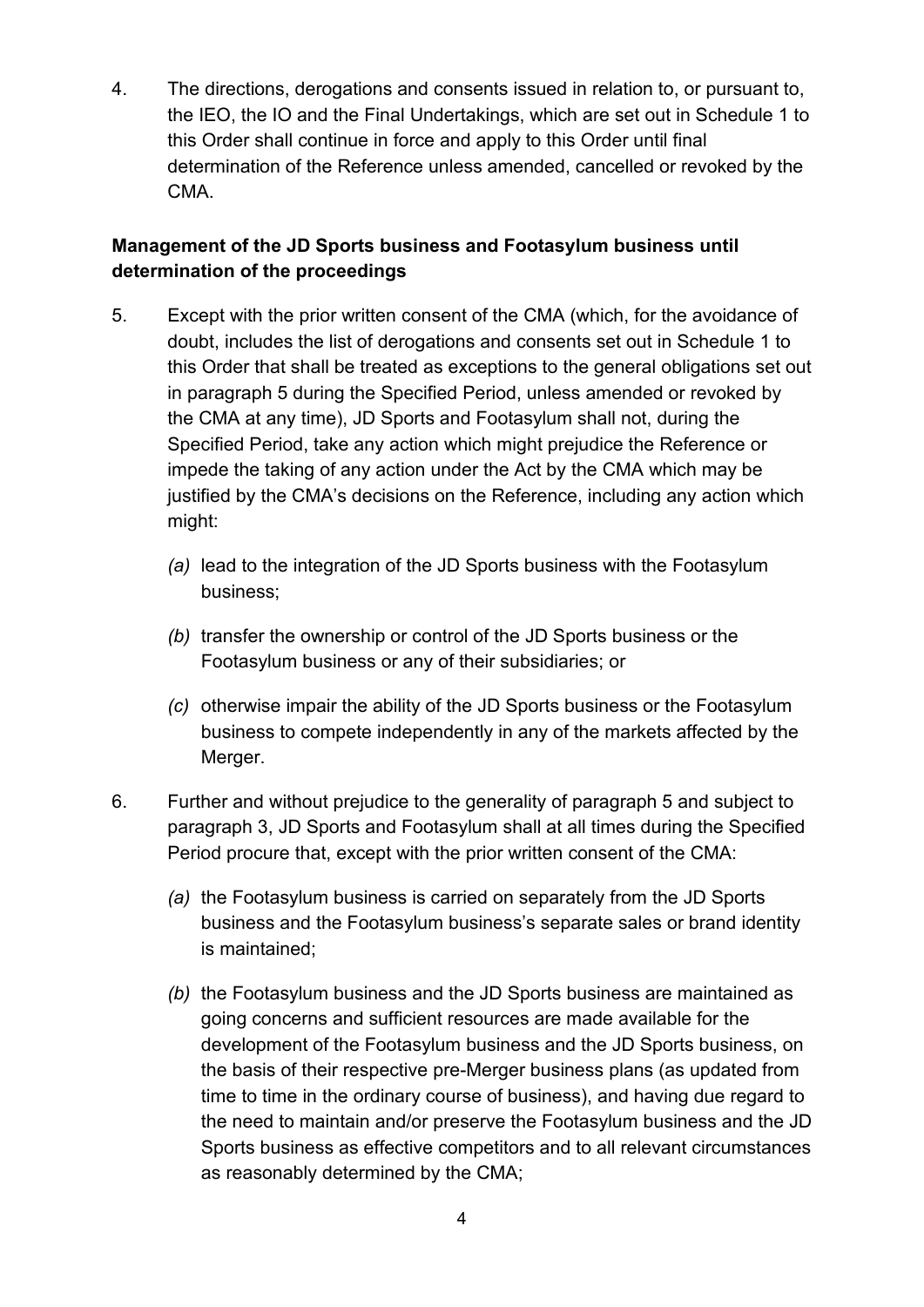- *(c)* except in the ordinary course of business, no substantive changes are made to the organisational structure of, or the management responsibilities within the Footasylum business or the JD Sports business;
- *(d)* the nature, description, range and quality of goods and/or services supplied in the UK by each of the Footasylum business and the JD Sports business are maintained and preserved;
- *(e)* except in the ordinary course of business for the separate operation of the Footasylum business or the JD Sports business:
	- (i) all of the assets of the Footasylum business and the JD Sports business are maintained and preserved, including facilities and goodwill;
	- (ii) none of the assets of the Footasylum business or the JD Sports business are disposed of; and
	- (iii) no interest in the assets of the Footasylum business or the JD Sports business is created or disposed of;
- *(f)* there is no integration of the information technology of the Footasylum business and the JD Sports business, and the software and hardware platforms of the Footasylum business shall remain essentially unchanged, except for routine changes and maintenance;
- *(g)* the customer and supplier lists of the Footasylum business and the JD Sports business shall be operated and updated separately and any negotiations with any existing or potential customers and suppliers in relation to the Footasylum business will be carried out by the Footasylum business alone and for the avoidance of doubt the JD Sports business will not negotiate on behalf of the Footasylum business (and vice versa) or enter into any joint agreements with the Footasylum business (and vice versa);
- *(h)* all existing contracts of the Footasylum business and the JD Sports business continue to be serviced by the business to which they were awarded;
- *(i)* no changes are made to Key Staff of the Footasylum business or the JD Sports business;
- *(j)* no Key Staff are transferred between the Footasylum business and the JD Sports business;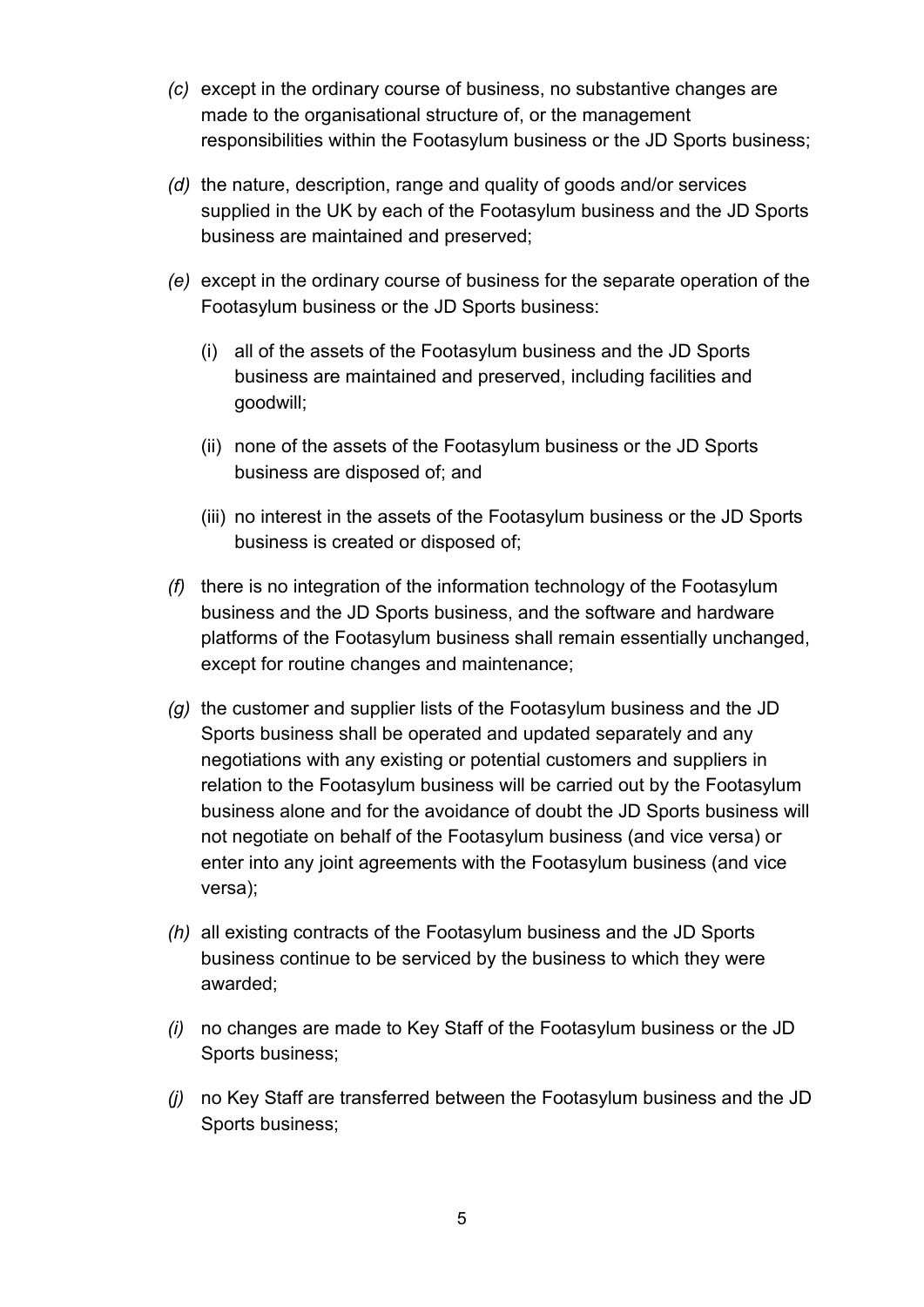- *(k)* all reasonable steps are taken to encourage all Key Staff of the Footasylum business and the JD Sports business to remain with their respective business; and
- *(l)* no business secrets, know-how, commercially-sensitive information, intellectual property or any other information of a confidential or proprietary nature relating to either of the Footasylum business or the JD Sports business shall pass, directly or indirectly, from the Footasylum business on the one hand (or any of its employees, directors, agents or affiliates) to the JD Sports business on the other hand (or any of its employees, directors, agents or affiliates), or vice versa, except where strictly necessary in the ordinary course of business (for example, where required for compliance with external regulatory and/or accounting obligations) and on the basis that, should the Merger be prohibited, any records or copies (electronic or otherwise) of such information that have passed, wherever they may be held, will be returned to the business to which they relate and any copies destroyed.

### **Management of the Pentland business until determination of the proceedings**

- 7. Except with the prior written consent of the CMA (which, for the avoidance of doubt, includes the list of derogations and consents set out in Schedule 1 to this Order that shall be treated as exceptions to the obligations set out in paragraph 7 during the Specified Period, unless amended or revoked by the CMA at any time), Pentland shall not, during the Specified Period, take any action which might prejudice the Reference or impede the taking of any action under the Act by the CMA which may be justified by the CMA's decisions on the Reference, including any action which might:
	- *(a)* lead to the integration of the Pentland business with the Footasylum business; or
	- *(b)* otherwise impair the ability of the Footasylum business to compete independently in any of the markets affected by the Merger.
	- 8. Further and without prejudice to the generality of paragraph 7 and subject to paragraph 3, Pentland shall at all times during the Specified Period procure that, except with the prior written consent of the CMA:
		- *(a)* no action is taken by Pentland to solicit the transfer of staff from the Footasylum business to Pentland;
		- *(b)* the Pentland business is carried on separately from Footasylum business and the separate sales or brand identity of the Footasylum business from the Pentland business is maintained;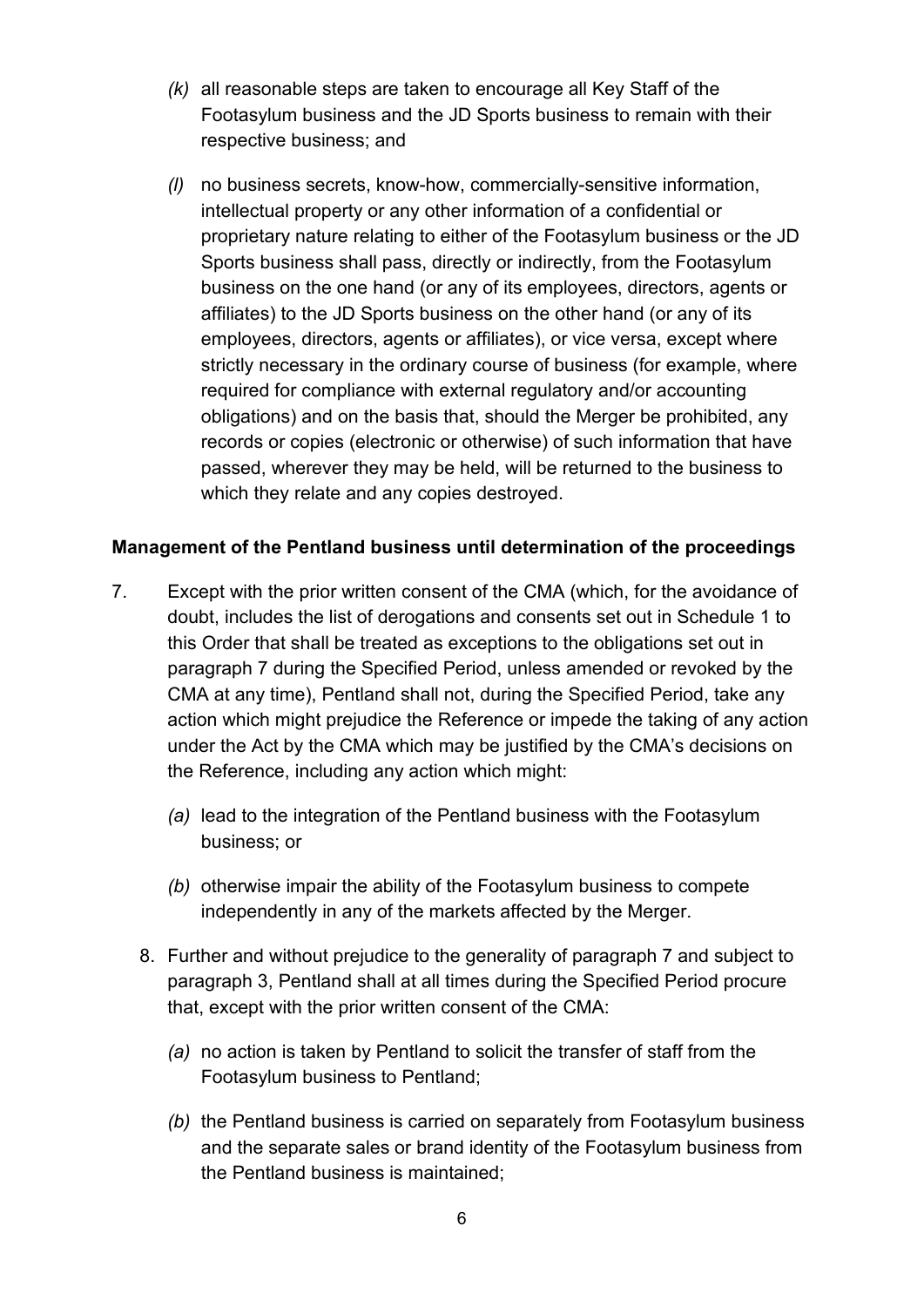- *(c)* there is no integration of the information technology of the Pentland business and the Footasylum business;
- *(d)* the customer and supplier lists of the Pentland business are operated and updated separately from the Footasylum business and for the avoidance of doubt the Pentland business will not negotiate on behalf of the Footasylum business or enter into any joint agreements with the Footasylum business;
- *(e)* no Key Staff are transferred between the Pentland business and the Footasylum business;
- *(f)* no business secrets, know-how, commercially-sensitive information, intellectual property or any other information of a confidential or proprietary nature relating to the Footasylum business shall pass, directly or indirectly, from the Footasylum business on the one hand (or any of its employees, directors, agents or affiliates) to the Pentland business on the other hand (or any of its employees, directors, agents or affiliates), or vice versa, except where strictly necessary in the ordinary course of business (for example, where required for compliance with external regulatory and/or accounting obligations) and on the basis that, should the Merger be prohibited, any records or copies (electronic or otherwise) of such information that have passed, wherever they may be held, will be returned to the business to which they relate and any copies destroyed; and
- *(g)* any commercial or other trading activities between the Pentland business and the Footasylum business are conducted on an arm's length basis and on normal commercial terms.
- 9. Pentland shall procure at all times during the Specified Period, except with the prior written consent of the CMA, which shall not be unreasonably withheld, that:
	- *(a)* the Relationship Agreement is not terminated;
	- *(b)* no material amendments are made to the Relationship Agreement unless strictly necessary as a result of changes to the Listing Rules or any other regulatory or legislative requirement; and
	- *(c)*  $[\times]$ .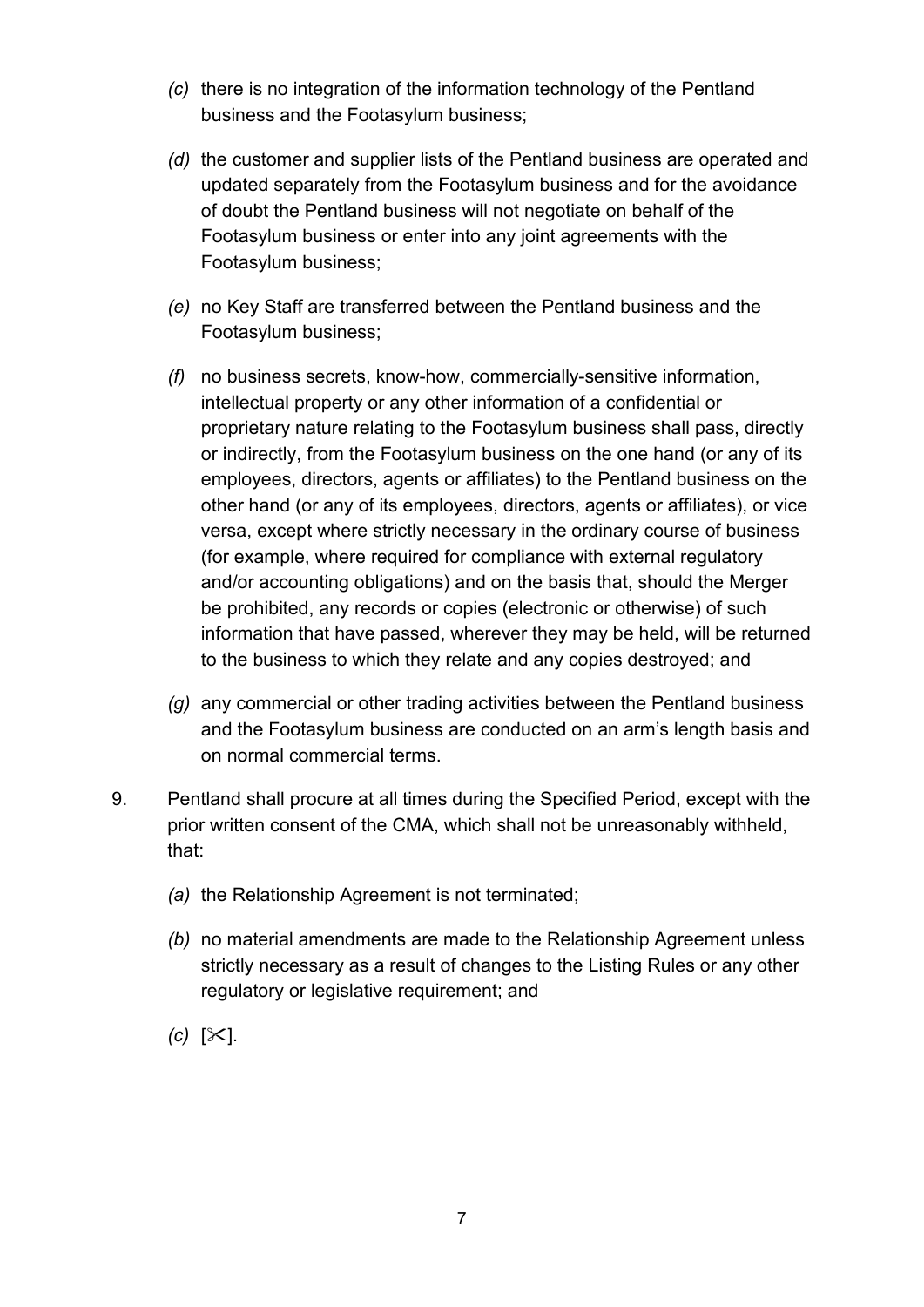### **Compliance**

- 10. JD Sports, Footasylum and Pentland shall procure that each of their subsidiaries complies with this Order as if the Order had been issued to each of them.
- 11. JD Sports, Footasylum and Pentland shall provide to the CMA such information or statement of compliance as it may from time to time require for the purposes of monitoring compliance by JD Sports, Footasylum and Pentland and their subsidiaries with this Order. In particular, on 21 June 2021 and subsequently every four weeks (or, where this does not fall on a working day, the first working day thereafter) the Company Secretary and General Counsel of JD Sports, the Chairman and Chief Executive Officer of Footasylum and the Director of Pentland, or other persons of JD Sports, Footasylum and Pentland as agreed with the CMA shall, on behalf of JD Sports, Footasylum and Pentland provide a statement to the CMA in the form set out in Annex 1 or Annex 2 (as applicable) to this Order confirming compliance with this Order.
- 12. At all times, JD Sports and Footasylum shall actively keep the CMA informed of any material developments relating to the JD Sports business and/or the Footasylum business, which includes but is not limited to:
	- *(a)* details of Key Staff who leave or join the Footasylum business or the JD Sports business;
	- *(b)* any interruption of the Footasylum business or the JD Sports business (including without limitation its procurement, production, logistics, sales and employee relations arrangements) that has prevented it from operating in the ordinary course of business for more than 72 hours;
	- *(c)* all substantial customer volumes won or lost or substantial changes to the customer contracts for the Footasylum business or the JD Sports business including any substantial changes in customers' demand;
	- *(d)* substantial changes in the Footasylum business's or the JD Sports business's contractual arrangements or relationships with key suppliers; and
	- *(e)* substantial adverse changes in the financial position and/or performance of the JD Sports business or the Footasylum business.
- 13. At all times, Pentland shall actively keep the CMA informed of any material developments in relation to its obligations under paragraphs 7 to 9.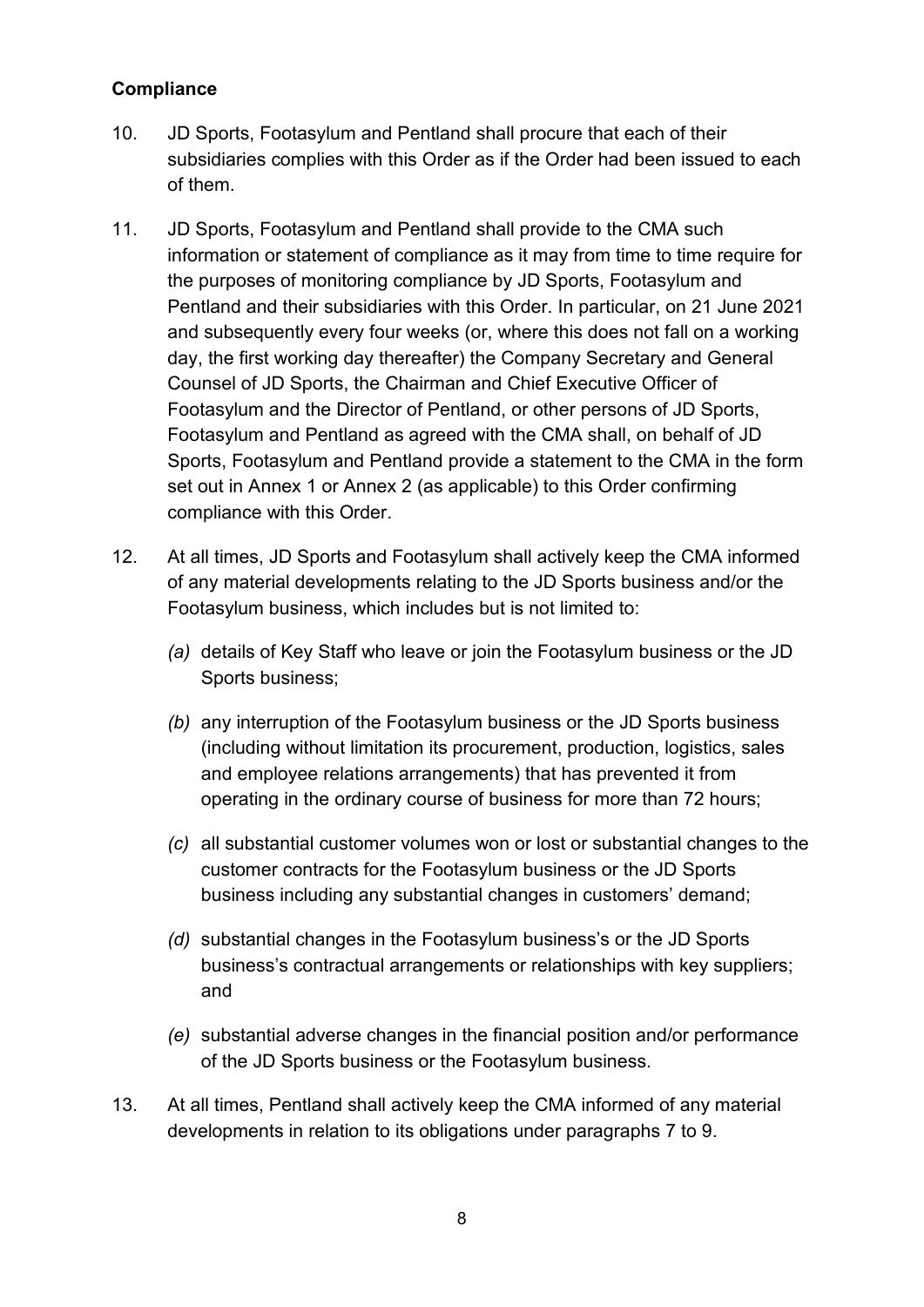- 14. The appointment of the Monitoring Trustee under the IEO, and extended under the IO and the Final Undertakings, shall continue from the Commencement Date, for the purpose of monitoring and ensuring compliance with the Order. The appointment and work of the Monitoring Trustee shall continue until final determination of the Reference.
- 15. JD Sports and Pentland shall make such changes to the Monitoring Trustee Mandate as are required and approved by the CMA to enable the Monitoring Trustee to monitor and ensure compliance with this Order.
- 16. If JD Sports, Footasylum or Pentland has any reason to suspect that this Order might have been breached it shall immediately notify the CMA and the Monitoring Trustee.
- 17. The CMA may give directions to a specified person or to a holder of a specified office in any body of persons (corporate or unincorporated) to take specified steps for the purpose of carrying out, or ensuring compliance with, this Order, or do or refrain from doing any specified action in order to ensure compliance with the Order. The CMA may vary or revoke the Monitoring Trustee Directions and any other such directions so given.
- 18. JD Sports, Footasylum and Pentland shall comply in so far as they are able with such directions as the CMA may from time to time give to take such steps as may be specified or described in the directions for the purpose of carrying out or securing compliance with this Order.

### **Interpretation**

- 19. The Interpretation Act 1978 shall apply to this Order as it does to Acts of Parliament.
- 20. For the purposes of this Order:

'**Act**' means the Enterprise Act 2002;

'**affiliate**' of a person is another person who satisfies the following condition, namely that any enterprise (which, in this context, has the meaning given in section 129(1) of the Act) that the first person carries on from time to time and any enterprise that the second person carries on from time to time would be regarded as being under common control for the purposes of section 26 of the Act;

'**business**' has the meaning given by section 129(1) and (3) of the Act;

'**CMA**' means the Competition and Markets Authority;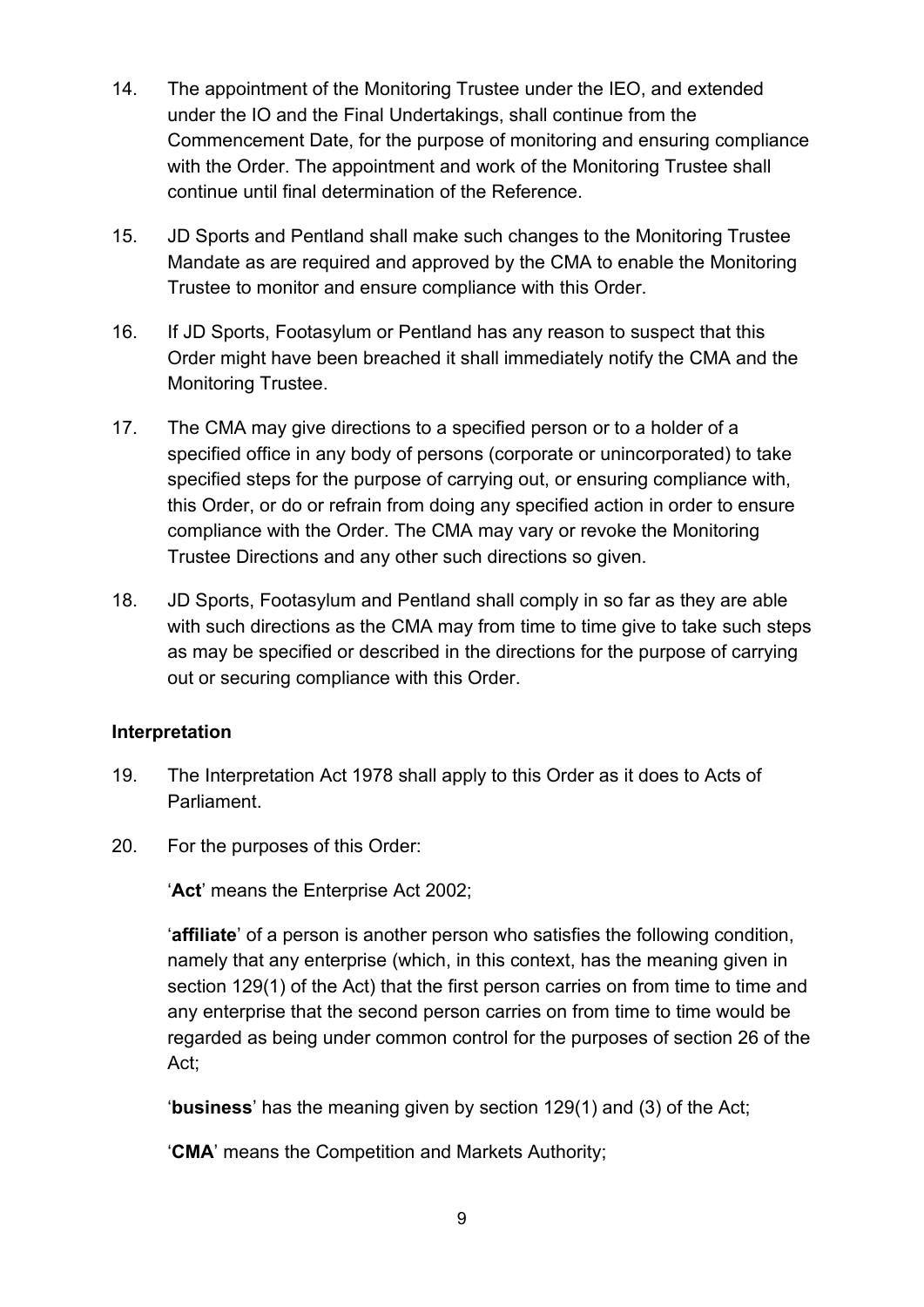'**Commencement Date**' means the date on which this Order is made;

'**control**' includes the ability directly or indirectly to control or materially to influence the policy of a body corporate or the policy of any person in carrying on an enterprise;

'**Footasylum**' means Footasylum Limited, and prior to 20 September 2019 Footasylum plc, a company registered in England and Wales with company number 05535565;

'**Footasylum business**' means the business of Footasylum and its subsidiaries carried on as at the Commencement Date;

'**IEO**' means the order imposed by the CMA on JD Sports and PGL2 pursuant to 72(2) of the Act with a commencement date of 17 May 2019;

'**IO**' means the interim order made by the CMA on 26 November 2019;

'**JD Sports**' means JD Sports Fashion plc, a company registered in England and Wales with company number 01888425;

'**JD Sports business**' means the business of JD Sports and its subsidiaries but excluding the Footasylum business, carried on as at the Commencement Date;

'**Judgment**' means the judgment handed down by the Tribunal on 13 November 2020 setting out the Tribunal's conclusion on each of the grounds of review in JD Sports' application to the Tribunal for a review of the CMA's decision in the Report, pursuant to section 120 of the Act;

'**Key Staff**' means staff in positions of executive or managerial responsibility and/or whose performance affects the viability of the business;

'**Merger**' means the completed acquisition by JD Sports of Footasylum;

'**Monitoring Trustee**' means the monitoring trustee appointed by JD Sports and PGL2 pursuant to the Monitoring Trustee Directions;

'**Monitoring Trustee Directions**' means the directions issued by the CMA to JD Sports and PGL2 to appoint a monitoring trustee on 7 October 2019;

'**the Monitoring Trustee Mandate**' means the mandate for the Monitoring Trustee originally dated 14 October 2019;

'**ordinary course of business**' means matters connected to the day-to-day supply of goods and/or services by the JD Sports business, Footasylum business or the Pentland business and does not include matters involving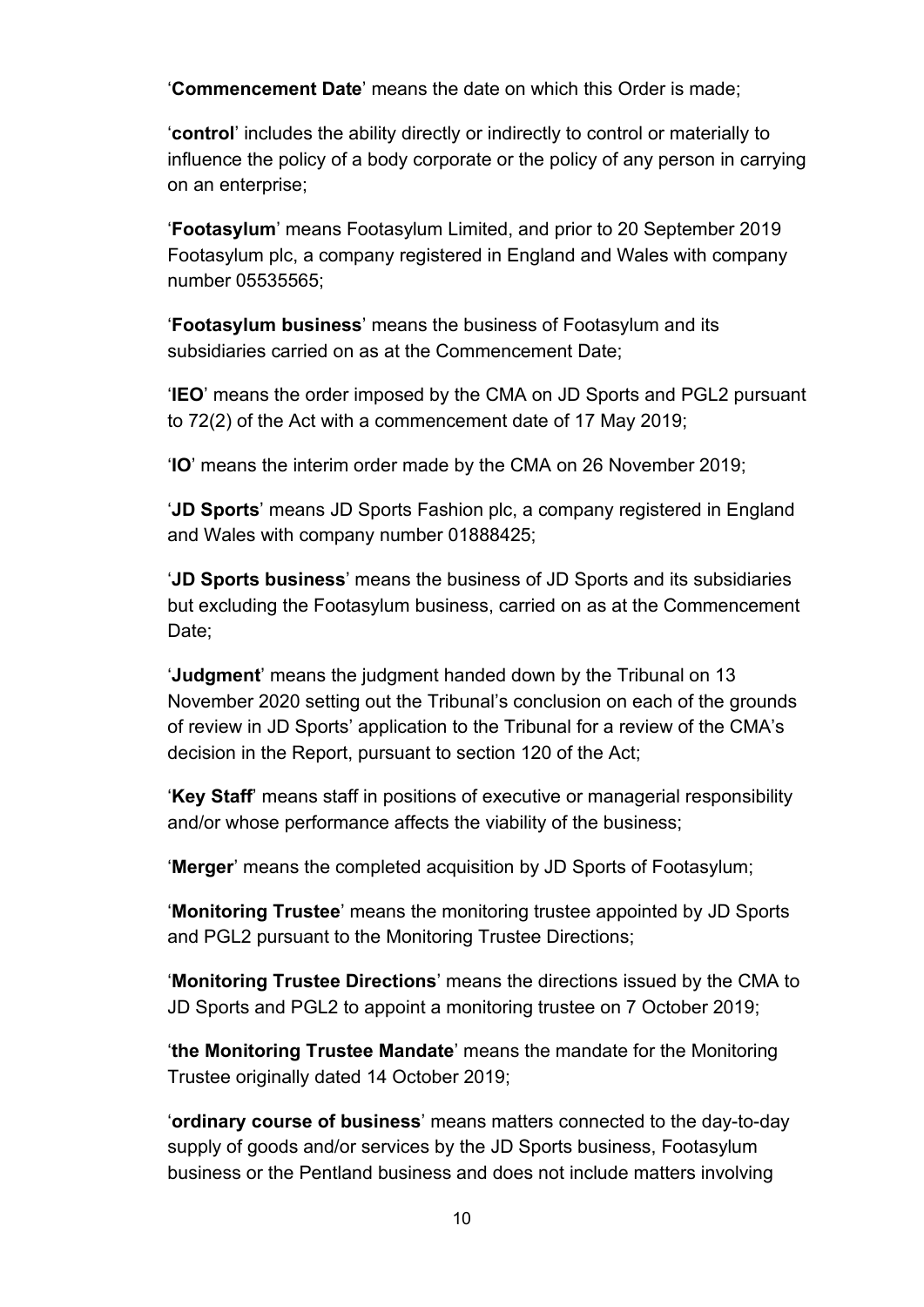significant changes to the organisational structure or related to the post-Merger integration of JD Sports, Footasylum and Pentland;

'**PGL1'** means the company named Pentland Group Limited prior to 1 December 2020 and named Pentland Group Holdings Limited since 1 December 2020, and is a company registered in Jersey with company number 129937;

'**PGL2**' means Pentland Group Limited, formerly known as Pentland Group plc, a company registered in England and Wales with company number 793577;

'**Pentland**' means PGL1 and PGL2 together and prior to 21 November 2019, refers to PGL2;

'**Pentland business**' means the business of Pentland and its subsidiaries, but excluding the JD Sports business and the Footasylum business, carried on as at the Commencement Date;

'**Reference**' means the reference of the Merger to a group of CMA panel members to make a determination pursuant to section 35 of the Act;

'**Relationship Agreement**' means the agreement entered into on 30 October 2014 between Pentland Group plc (now PGL2) and JD Sports;

'**Remedy**' means the divestiture of the Footasylum business as set out in Chapter 13 of the Report;

'**Report**' means the CMA's report titled *'Completed merger on the acquisition of Footasylum plc by JD Sports Fashion plc'* dated 6 May 2020;

'**Specified Period**' means the period between the Commencement Date and the date that this Order ceases to be in force in accordance with section 81(7) or (8) of the Act;

'**SLC**' means a substantial lessening of competition;

'**subsidiary**', unless otherwise stated, has the meaning given by section 1159 of the Companies Act 2006;

'**UK**' means the United Kingdom of Great Britain and Northern Ireland; and

unless the context requires otherwise, the singular shall include the plural and vice versa.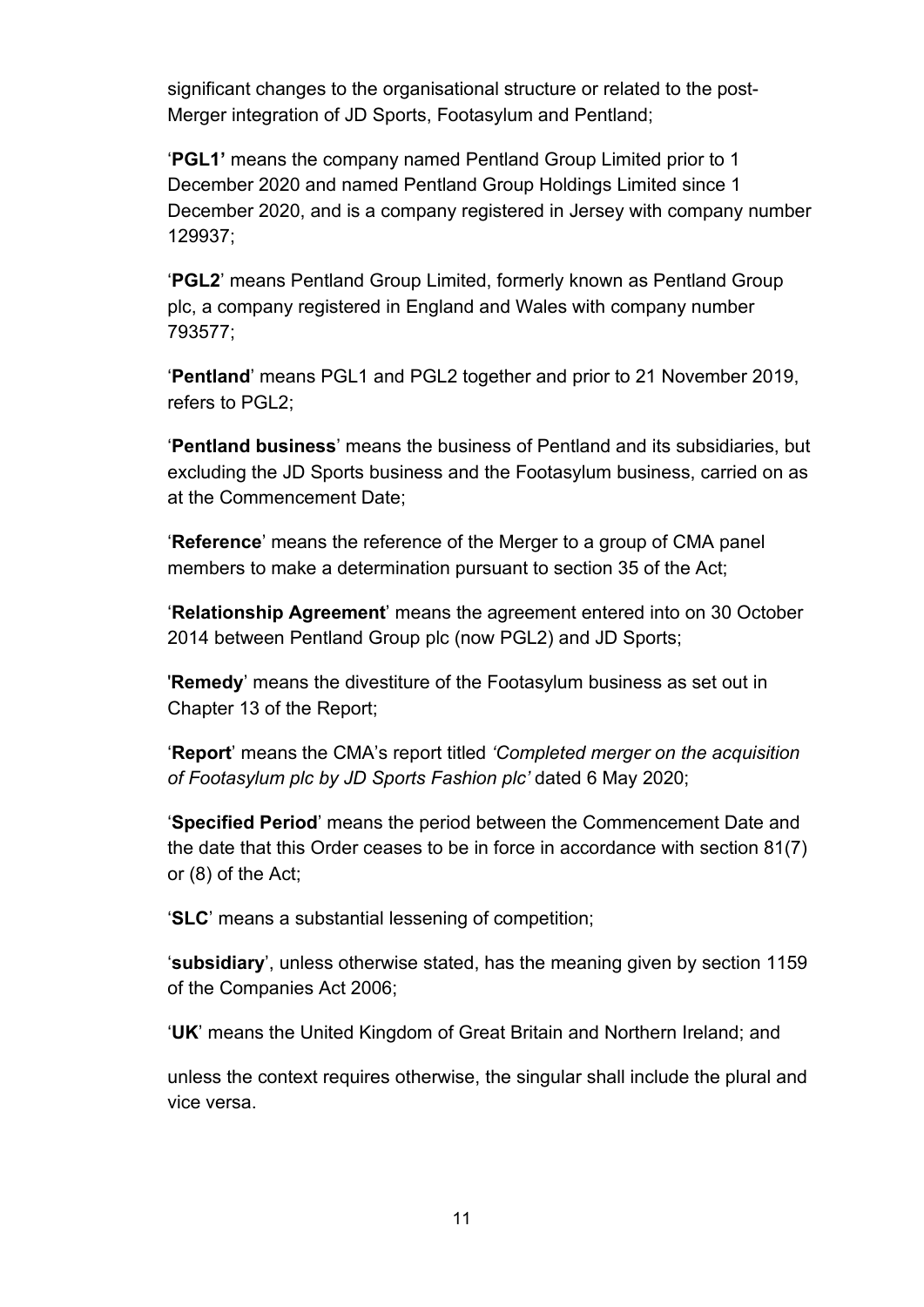Kip Meek Remittal Group Chairman

19 May 2021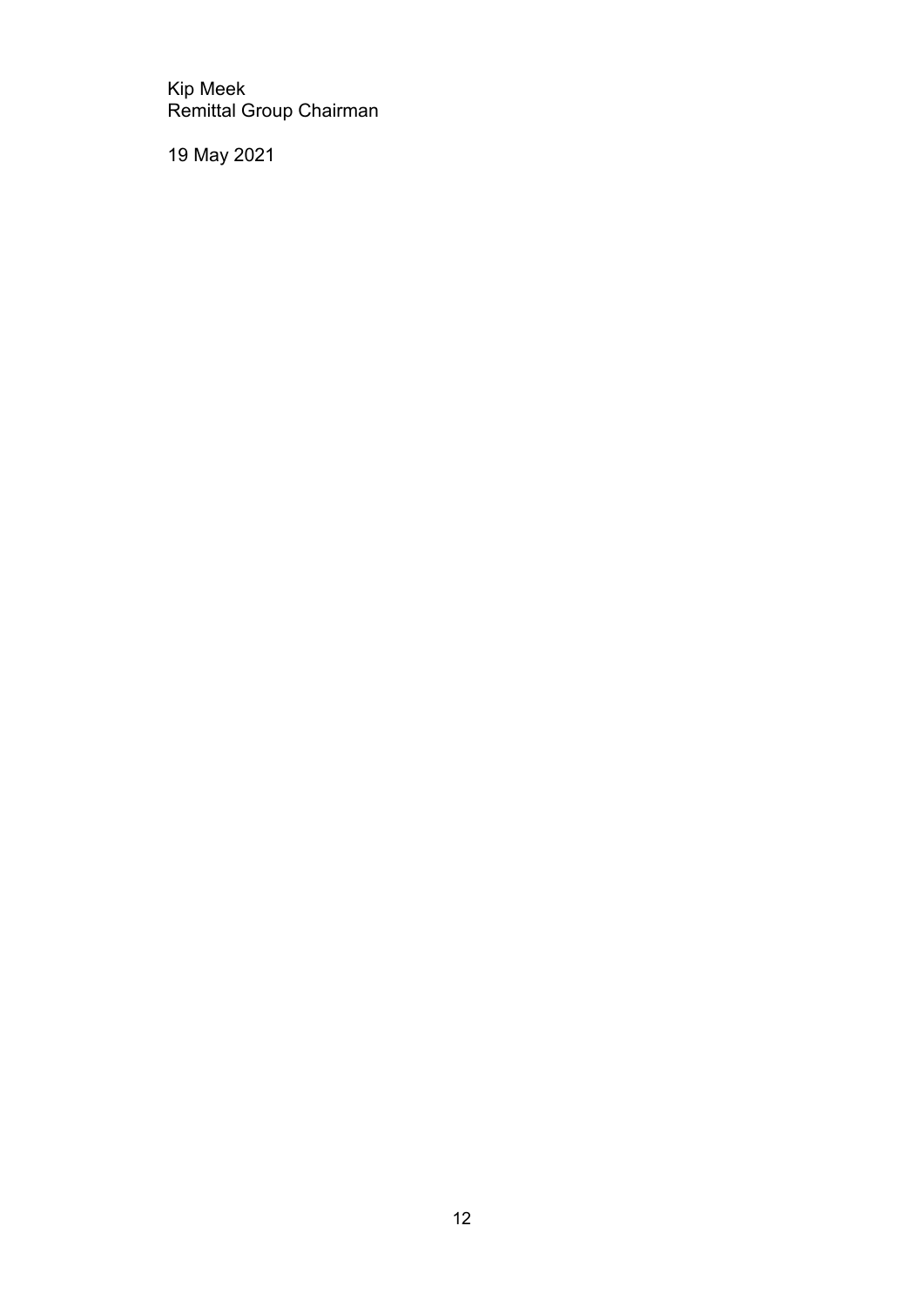# **Joint Compliance Statement for JD Sports Fashion plc and Footasylum Limited**

We [insert names] confirm on behalf of JD Sports Fashion plc ('**JD Sports**') and Footasylum Limited ('**Footasylum**') that:

### **Compliance in the Relevant Period**

- 1. In the period from [insert date] to [insert date] (the '**Relevant Period**'), JD Sports and Footasylum have complied with the Order made by the CMA in relation to the Merger on 19 May 2021 (the '**Order**').
- 2. Subject to paragraphs 3 and 4 of the Order, and except with the prior written consent of the CMA:
	- *(a)* No action has been taken by JD Sports and Footasylum or their subsidiaries that might prejudice the Reference or impede the taking of any action by the CMA which may be justified by its decisions on the Reference, including any action which might:
		- (i) lead to the integration of the JD Sports business with the Footasylum business;
		- (ii) transfer the ownership or control of the JD Sports business or the Footasylum business or any of their subsidiaries; or
		- (iii) otherwise impair the ability of the JD Sports business or the Footasylum business to compete independently in any of the markets affected by the Merger.
	- *(b)* The Footasylum business has been carried on separately from the JD Sports business and the Footasylum business's separate sales or brand identity has been maintained.
	- *(c)* The Footasylum business and the JD Sports business have been maintained as going concerns and sufficient resources have been made available for the development of the Footasylum business and the JD Sports business on the basis of their respective pre-Merger business plans (as updated from time to time in the ordinary course of business), and having due regard to the need to maintain and/or preserve the Footasylum business and the JD Sports business as effective competitors and to all relevant circumstances as reasonably determined by the CMA.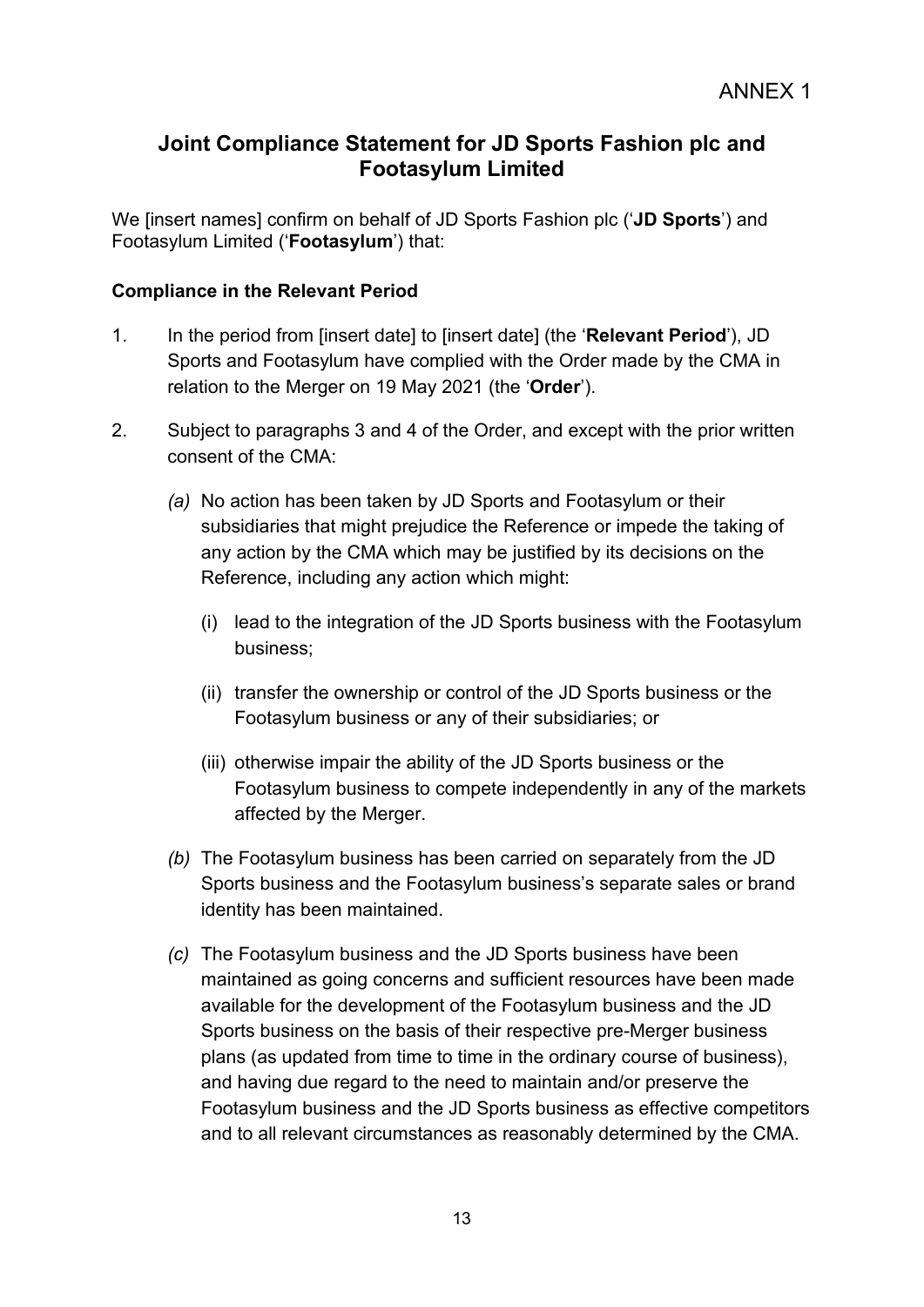- *(d)* No substantive changes have been made to the organisational structure of, or the management responsibilities within the Footasylum business or the JD Sports business, except in the ordinary course of business.
- *(e)* The nature, description, range and quality of goods and/or services supplied in the UK by the Footasylum business and the JD Sports business have been maintained and preserved.
- *(f)* Except in the ordinary course of business for the separate operation of the Footasylum business or the JD Sports business:
	- (i) all of the assets of the Footasylum business and the JD Sports business, including facilities and goodwill, have been maintained and preserved;
	- (ii) none of the assets of the Footasylum business and the JD Sports business have been disposed of; and
	- (iii) no interest in the assets of the Footasylum business and the JD Sports business has been created or disposed of.
- *(g)* There has been no integration of the information technology of the Footasylum business and the JD Sports business, and the software and hardware platforms of the Footasylum business have remained essentially unchanged, except for routine changes and maintenance.
- *(h)* The customer and supplier lists of the Footasylum business and the JD Sports business have been operated and updated separately and any negotiations with any existing or potential customers and suppliers in relation to the Footasylum business have been carried out by the Footasylum business alone and, for the avoidance of doubt, the JD Sports business has not negotiated on behalf of the Footasylum business (and vice versa) or entered into any joint agreements with the Footasylum business (and vice versa).
- *(i)* All existing contracts of the Footasylum business and the JD Sports business have been serviced by the business to which they were awarded.
- *(j)* No changes have been made to Key Staff of the Footasylum business or the JD Sports business.
- *(k)* No Key Staff have been transferred between the Footasylum business and the JD Sports business or vice versa.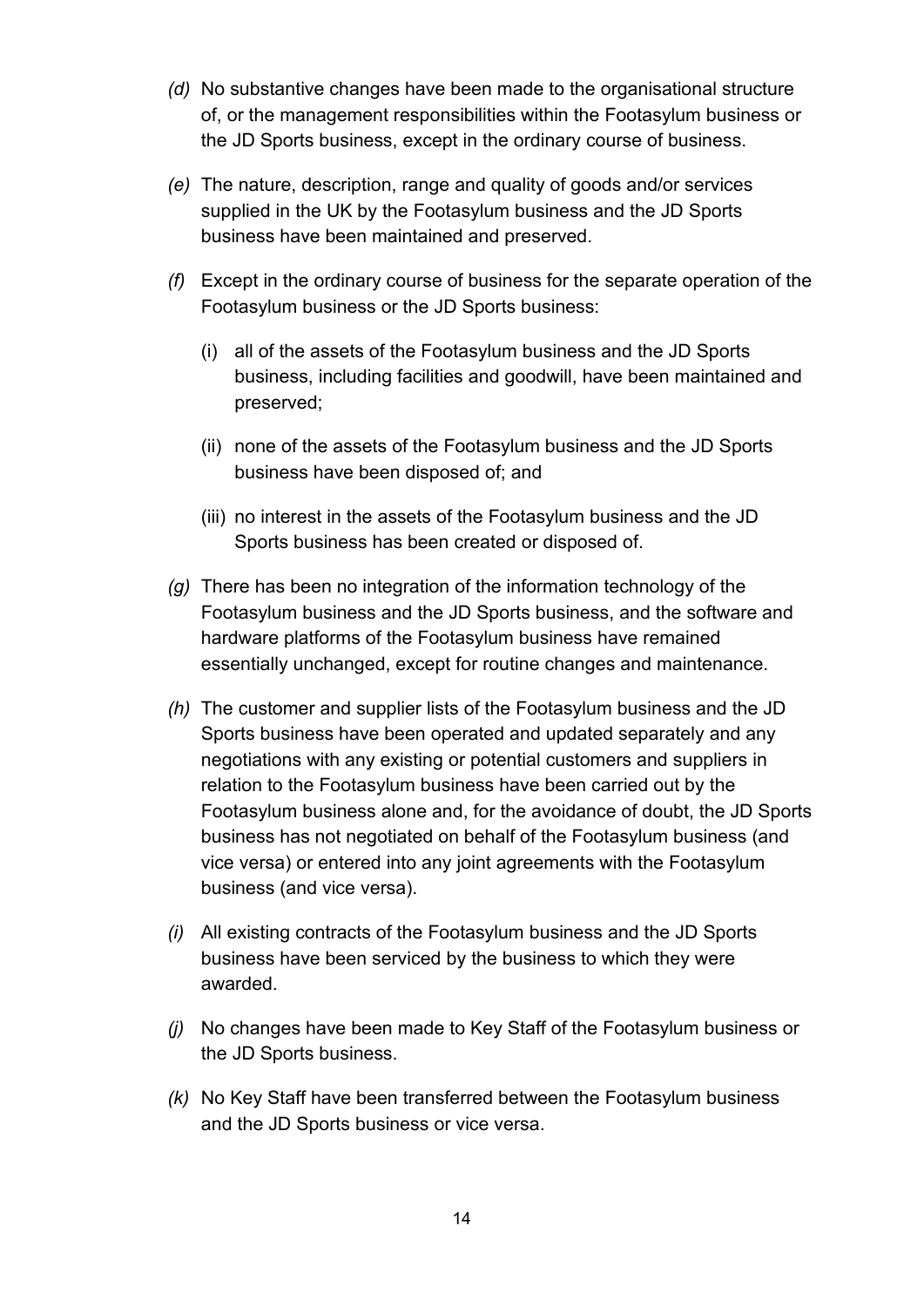- *(l)* All reasonable steps have been taken to encourage all Key Staff of the Footasylum business and the JD Sports business to remain with their respective business.
- *(m)* Except as permitted by the Order, no business secrets, know-how, commercially-sensitive information, intellectual property or any other information of a confidential or proprietary nature relating to either of the Footasylum business or the JD Sports business, has passed, directly or indirectly, from the Footasylum business on the one hand (or any of its employees, directors, agents or affiliates) to the JD Sports business on the other hand (or any of its employees, directors, agents or affiliates), or vice versa.
- *(n)* Except as listed in paragraph *(o)* below, there have been no:
	- (i) Key Staff that have left or joined the JD Sports business or the Footasylum business;
	- (ii) interruptions of the JD Sports business or the Footasylum business (including without limitation procurement, production, logistics, sales and employee relations arrangements) that have prevented it from operating in the ordinary course of business for more than 72 hours;
	- (iii) substantial customer volumes won or lost or substantial changes to the customer contracts for the JD Sports business or the Footasylum business;
	- (iv) substantial changes in the contractual arrangements between the JD Sports business or the Footasylum business and key suppliers; or
	- (v) substantial adverse changes in the financial position and/or performance of the JD Sports business or the Footasylum business.
- *(o)* [*list of material developments*]
- 3. JD Sports and Footasylum and their subsidiaries remain in full compliance with the Order and will actively continue to keep the CMA informed of any material developments relating to the JD Sports business or the Footasylum business in accordance with paragraph 12 of the Order.

#### **Interpretation**

4. Terms defined in the Order have the same meaning in this compliance statement.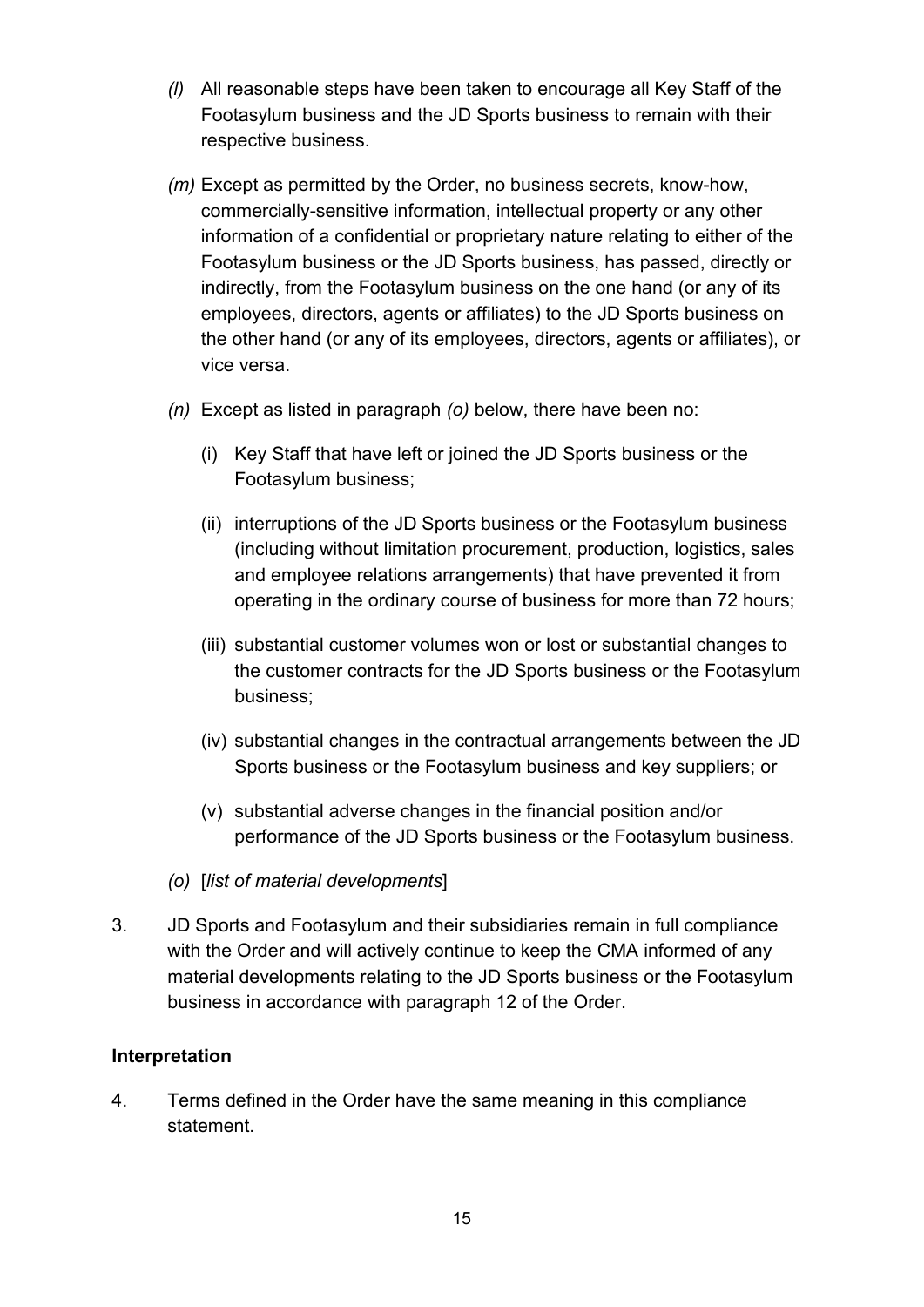I understand that:

- 5. It is a criminal offence under section 117 of the Enterprise Act 2002 for a person recklessly or knowingly to supply to the CMA information which is false or misleading in any material respect. Breach of this provision can result in **fines, imprisonment for a term not exceeding two years, or both** (Section 117 of the Enterprise Act 2002).
- 6. Failure to comply with this order without reasonable excuse may result in the CMA imposing a **penalty of up to 5% of the total value of the turnover** (both in and outside the United Kingdom) of the enterprises owned or controlled by the person on whom the penalty is imposed (Section 94A of the Enterprise Act 2002).

# FOR AND ON BEHALF OF JD SPORTS FASHION PLC

# FOR AND ON BEHALF OF FOOTASYLUM LIMITED

Signature ...............................................

Name .....................................................

Date .......................................................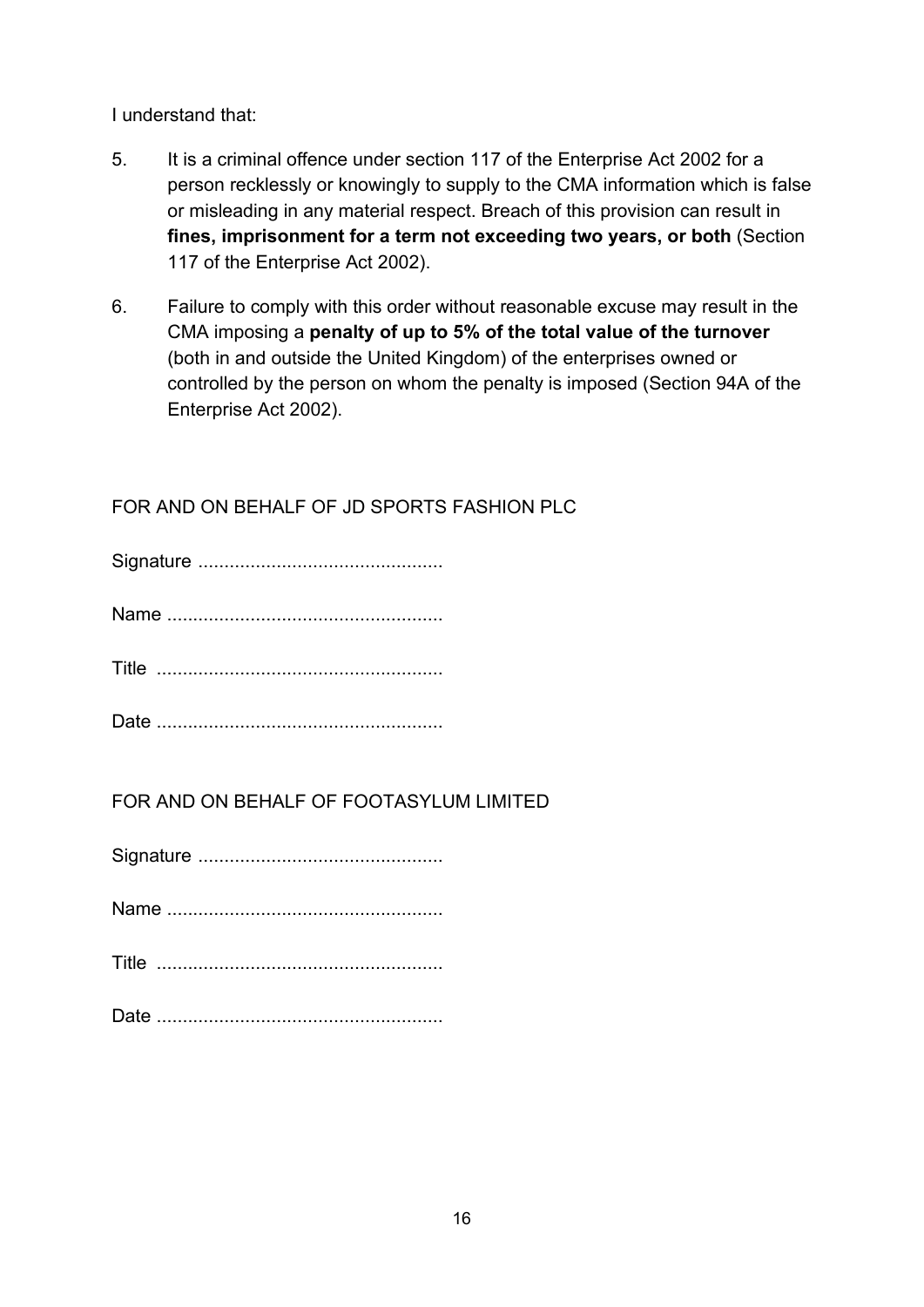# **Compliance Statement for Pentland Group Holdings Limited (PGL1) and Pentland Group Limited (PGL2) (PGL1 and PGL2 together, Pentland)**

I [insert name] confirm on behalf of Pentland that:

#### **Compliance in the Relevant Period**

- 1. In the period from [insert date] to [insert date] (the '**Relevant Period**'), Pentland has complied with the Order made by the CMA in relation to the Merger on 19 May 2021 (the '**Order**').
- 2. Subject to paragraphs 3 and 4 of the Order, and except with the prior written consent of the CMA:
	- *(a)* No action has been taken by Pentland or its subsidiaries that might prejudice the Reference or impede the taking of any action by the CMA which may be justified by its decisions on the Reference, including any action which might:
		- i. lead to the integration of the Pentland business with the Footasylum business; or
		- ii. otherwise impair the ability of the Footasylum business to compete independently in any of the markets affected by the Merger.
	- *(b)* No action has been taken by Pentland to solicit the transfer of staff from the Footasylum business to Pentland.
	- *(c)* The Pentland business has been carried on separately from the Footasylum business and the separate sales or brand identity of the Footasylum business from the Pentland business has been maintained.
	- *(d)* There has been no integration of the information technology of the Pentland business and the Footasylum business.
	- *(e)* The customer and supplier lists of the Pentland business have been operated and updated separately from the Footasylum business and for the avoidance of doubt the Pentland business has not negotiated on behalf of the Footasylum business or entered into any joint agreements with the Footasylum business.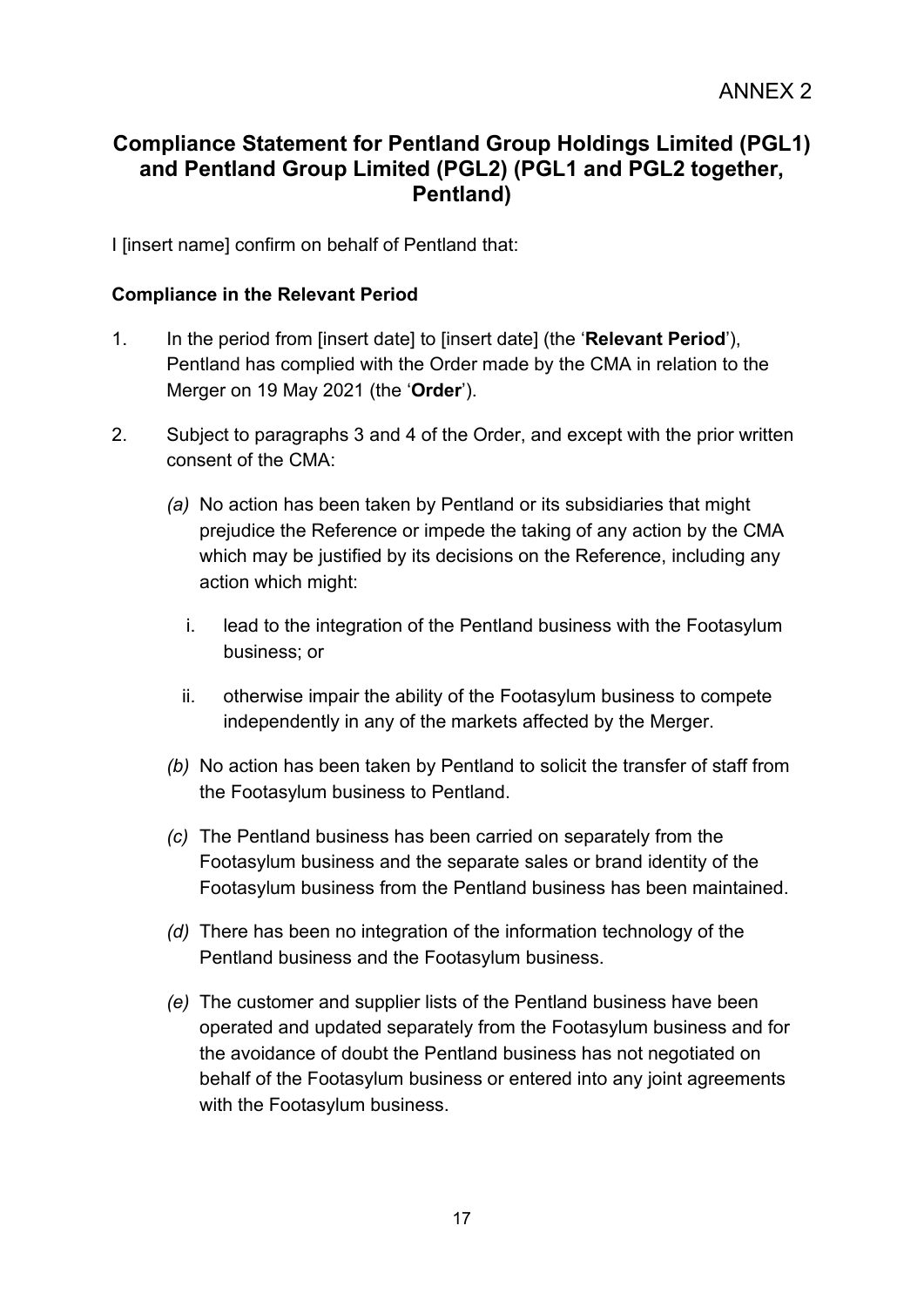- *(f)* No Key Staff have been transferred between the Pentland business and the Footasylum business.
- *(g)* Except as permitted by the Order, no business secrets, know-how, commercially-sensitive information, intellectual property or any other information of a confidential or proprietary nature relating to the Footasylum business, has passed, directly or indirectly, from the Footasylum business on the one hand (or any of its employees, directors, agents or affiliates) to the Pentland business on the other hand (or any of its employees, directors, agents or affiliates), or vice versa.
- *(h)* Any commercial or other trading activities between the Pentland business and the Footasylum business have been conducted on an arm's length basis and on normal commercial terms.
- *(i)* The Relationship Agreement has not been terminated.
- *(j)* No material amendments have been made to the Relationship Agreement unless strictly necessary as a result of changes to the Listing Rules or any other regulatory or legislative requirement.
- $(k)$  [ $\ll$ ].
- 3. Pentland remains in full compliance with the Order and will continue actively to keep the CMA informed of any material developments in accordance with paragraph 13 of the Order.

### **Interpretation**

4. Terms defined in the Order have the same meaning in this compliance statement.

I understand that:

- 5. It is a criminal offence under section 117 of the Enterprise Act 2002 for a person recklessly or knowingly to supply to the CMA information which is false or misleading in any material respect. Breach of this provision can result in **fines, imprisonment for a term not exceeding two years, or both** (Section 117 of the Enterprise Act 2002).
- 6. Failure to comply with this order without reasonable excuse may result in the CMA imposing a **penalty of up to 5% of the total value of the turnover** (both in and outside the United Kingdom) of the enterprises owned or controlled by the person on whom the penalty is imposed (Section 94A of the Enterprise Act 2002).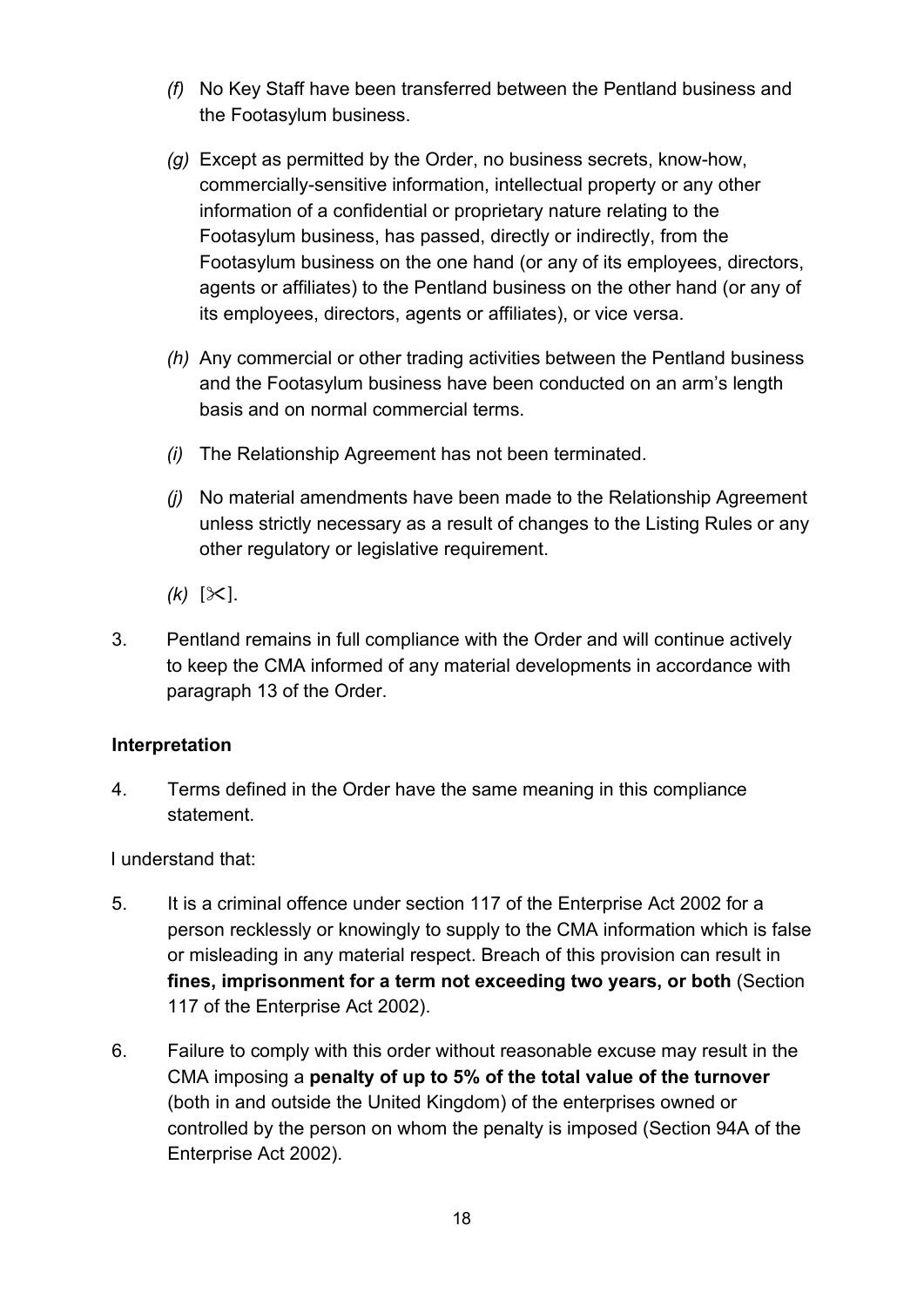# FOR AND ON BEHALF OF PENTLAND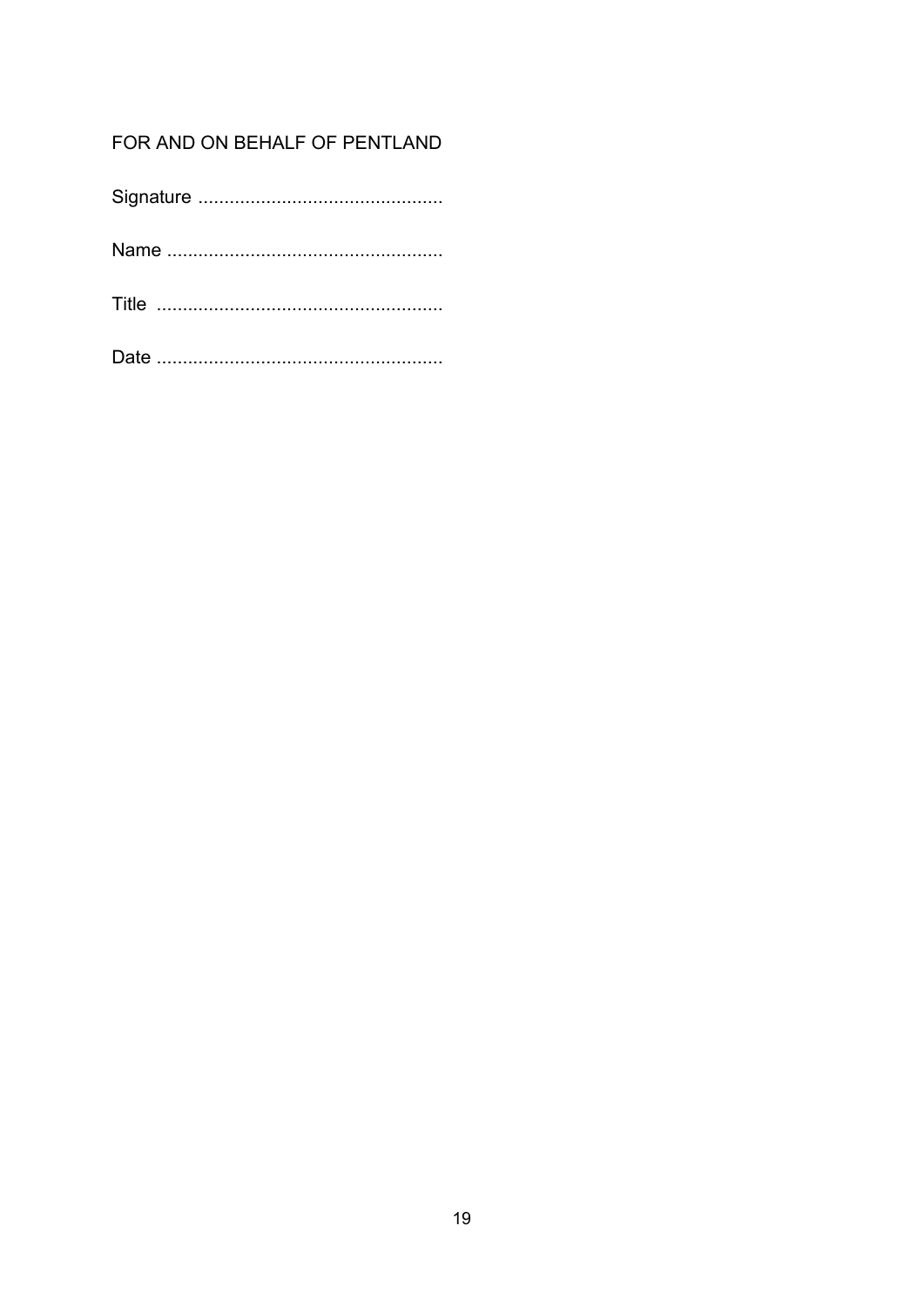### **Derogations under the IEO**

- [Derogation](https://assets.publishing.service.gov.uk/media/5db16cb9e5274a09258aef3a/Derogation_8_October_2019_CMA_14.10.19_pdf_a.pdf) 14 October 2019 (Pentland)
- [Derogation](https://assets.publishing.service.gov.uk/media/5d91c2e6ed915d55622d236e/JD_derogation_23_September_2019.pdf) 23 September 2019 (JD Sports)
- [Derogation](https://assets.publishing.service.gov.uk/media/5d5528c640f0b670697cd248/Pentland_-_Endura_Finance_Director_-_12_August_2019_-.pdf) 12 August 2019 (Pentland)
- [Derogation 8 August](https://assets.publishing.service.gov.uk/media/5d4d26d4e5274a5406e24c04/Sixth_IEO_derogation_JD_Designated_Clean_Team.pdf) 2019 (JD Sports)
- [Derogation 5 August](https://assets.publishing.service.gov.uk/media/5d4be390ed915d7194788b7c/Pentland_general_derogation_request.pdf) 2019 (Pentland)
- [Derogation](https://assets.publishing.service.gov.uk/media/5d42c38fed915d09e36362c2/Publication_-_IEO_derogation_JD_delegated_authority_statement.pdf) 29 July 2019 (JD Sports)
- [Derogation](https://assets.publishing.service.gov.uk/media/5d42b197ed915d09e36362b9/Publication_-_Fifth_IEO_derogation.pdf) 25 July 2019 (JD Sports)
- [Derogation](https://assets.publishing.service.gov.uk/media/5d30465340f0b64a790de95d/IEO_derogation_FA_change_of_CEO.pdf) 15 July 2019 (Footasylum)
- [Derogation 9 July](https://assets.publishing.service.gov.uk/media/5d284645ed915d699a89a287/Fourth_IEO_derogation_JD_-.pdf) 2019 (JD Sports)
- [Derogation 1 July](https://assets.publishing.service.gov.uk/media/5d1c74a0ed915d0bb45ad74c/IEO_derogation_Pentland_1_July_2019.pdf) 2019 (Pentland)
- [Derogation](https://assets.publishing.service.gov.uk/media/5d1c74e2e5274a08dd57c399/IEO_derogation_Pentland.pdf) 28 June 2019 (Pentland)
- [Derogation](https://assets.publishing.service.gov.uk/media/5d1c74fe40f0b609cfd9749d/IEO_derogation_JD_Board_28_June_2019.pdf) 28 June 2019 (JD Sports)
- [Derogation](https://assets.publishing.service.gov.uk/media/5d15cc7de5274a0697823eda/Fourth_IEO_derogation_JD.pdf) 25 June 2019 (JD Sports)
- **[Derogation](https://assets.publishing.service.gov.uk/media/5d0255f540f0b609c6114b8a/Third_IEO_Derogation_Gyms_11.06.19_-_publication_version.pdf) 11 June 2019 (JD Sports)**
- [Derogation 4 June](https://assets.publishing.service.gov.uk/media/5d0255a9ed915d0a7c17e16b/Second_IEO_Derogation_04.06.2019_-_publication_version.pdf) 2019 (JD Sports)
- [Derogation 4 June](https://assets.publishing.service.gov.uk/media/5d02559240f0b609c8d139ba/First_IEO_Derogation_04.06.19_-_publication_version.pdf) 2019 (JD Sports and Footasylum)

## **Derogations under the IO**

- [Derogation](https://assets.publishing.service.gov.uk/media/5efda787e90e075c5582f598/200618_-_JD_Derogation.pdf) 18 June 2020 (JD Sports)
- [Derogation](https://assets.publishing.service.gov.uk/media/5efda76ae90e075c5128f2db/200611_-_Derogation_-_JD.pdf) 11 June 2020 (JD Sports)
- [Derogation 5 June](https://assets.publishing.service.gov.uk/media/5efda54ee90e075c4fa0ac36/200605_-_Pentland_Derogation.pdf) 2020 (Pentland)
- [Derogation 4 June](https://assets.publishing.service.gov.uk/media/5efda4a6d3bf7f769392427b/200604_-_Derogations_-_JD.pdf) 2020 (JD Sports)
- [Derogation 3 June](https://assets.publishing.service.gov.uk/media/5efda170e90e075c5128f2d8/200603_-_Pentland_derogation.pdf) 2020 (Pentland)
- [Derogation 7 May](https://assets.publishing.service.gov.uk/media/5efda136d3bf7f7691f44bfe/200507_-_Derogation_-_Pentland.pdf) 2020 (Pentland)
- [Derogation 5 May](https://assets.publishing.service.gov.uk/media/5efd9b3bd3bf7f76945f0be6/200505_-_Derogation-_JD_Sports.pdf) 2020 (JD Sports)
- [Derogation](https://assets.publishing.service.gov.uk/media/5eb3d1efe90e070833a5165a/Derogation-_FA_Financial_Position_-_20_April_2020-_excised__1_.pdf) 20 April 2020 (JD Sports)
- [Derogation 8 April](https://assets.publishing.service.gov.uk/media/5eb3d18786650c278d4496b9/Derogation-_JD_-_8_April_2020.pdf) 2020 (JD Sports)
- Derogation 27 March 2020 [\(Footasylum\)](https://assets.publishing.service.gov.uk/media/5eb3d291e90e07082e5192ff/Derogation_-_FA_-_27_March_2020.pdf)
- [Derogation](https://assets.publishing.service.gov.uk/media/5eb3d2b686650c27971c1534/Derogation_-_JD_-26_March_2020.pdf) 26 March 2020 (JD Sports)
- [Derogation](https://assets.publishing.service.gov.uk/media/5eb3d31a86650c278a0d1743/Derogation_-_Pentland_COVID_response_-_20_March_2020_-_excised.pdf) 20 March 2020 (Pentland)
- [Derogation](https://assets.publishing.service.gov.uk/media/5eb3d27286650c278a0d1742/Derogation_-_FA_-_18_March_2020_-_COVID_-_excised.pdf) 18 March 2020 (Footasylum)
- [Derogation](https://assets.publishing.service.gov.uk/media/5eb3d365e90e07083234651c/Derogation_-_JD_-_18_March_2020-COVID-Excised.pdf) 18 March 2020 (JD Sports)
- [Derogation](https://assets.publishing.service.gov.uk/media/5eb3d21bd3bf7f5d411ad9cd/Derogation_-_FA_-_17_March_2020_-_key_staff_-_excised.pdf) 17 March 2020 (Footasylum)
- [Derogation](https://assets.publishing.service.gov.uk/media/5eb3d2e2d3bf7f5d3defff02/Derogation_-_Pentland_-_13_March_2020.pdf) 13 March 2020 (Pentland)
- [Derogation 2 March](https://assets.publishing.service.gov.uk/media/5e7098f6e90e070ac30a9553/Derogation-Pentland-request_2_March.pdf) 2020 (Pentland)
- [Derogation 2 March](https://assets.publishing.service.gov.uk/media/5e7098d186650c7272f4c5ee/Derogation_-_FA_-_2_March_2020_-_excised.pdf) 2020 (Footasylum)
- [Derogation](https://assets.publishing.service.gov.uk/media/5e7098acd3bf7f269dbeef3d/Derogation_-_FA_25_Feb_2020_-_excised.pdf) 25 February 2020 (Footasylum)
- [Derogation](https://assets.publishing.service.gov.uk/media/5e70988986650c7278af6864/Derogation-_JD_Sports_20_Feb_2020.pdf) 20 February 2020 (JD Sports)
- [Derogation](https://assets.publishing.service.gov.uk/media/5e4d116d86650c10ef4d3c6d/Pentland_derogation_10_Feb_2020.pdf) 10 February 2020 (Pentland)
- [Derogation](https://assets.publishing.service.gov.uk/media/5e4d1184e90e074dcf842a39/Derogation_-_JD_Sports_-_request_20_Jan_2020.pdf) 20 January 2020 (JD Sports)
- [Derogation](https://assets.publishing.service.gov.uk/media/5e4d11a7e90e074dc4144b76/Derogation-Pentland-20_Jan_2020_for_publication.pdf) 20 January 2020 (Pentland)
- [Derogation](https://assets.publishing.service.gov.uk/media/5e1c3a9840f0b65dc79ee109/Pentland_-_derogation__19_Dec_19__web_version_-.pdf) 19 December 2019 (Pentland)
- [Derogation](https://assets.publishing.service.gov.uk/media/5e0097bee5274a3433fd056d/Derogations-_JD_Sports_-_19_December.pdf) 19 December 2019 (JD Sports)